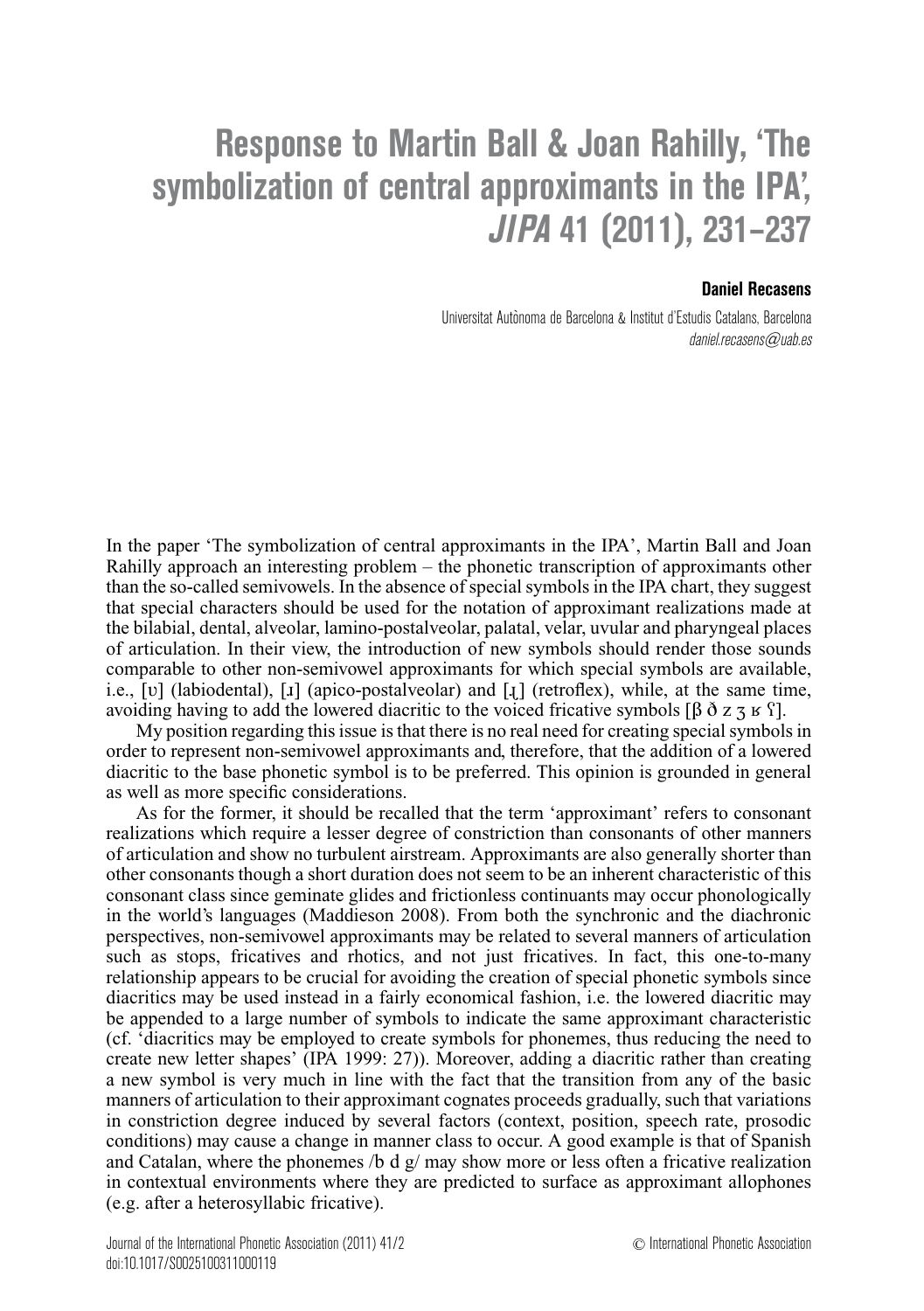As for the more specific considerations, I will try to show that the criterion that a diacritic may be used in order to create new symbols may be applied successfully since the IPA chart provides phonetic symbols for fricatives and/or approximants at all places of articulation.

(i) There are basically two sets of symbols for the vowel-semivowel series, i.e. essentially the vowels [i u y  $\pi$ ] and the corresponding glides [j w  $\pi$   $\pi$ ], which renders somewhat awkward the use of the symbol [ $\mu$ ] rather than [ $\chi$ ] for representing a velar approximant (see Ladefoged & Maddieson (1996: 322) and IPA  $(1999: 121)$  regarding the presence of [ $\mu$ ] as a glide in languages such as Axininca and Korean). Glides may exhibit dialect-dependent differences in degree of opening (Maddieson 1984b), and thus close cognates such as those occurring syllable-initially in Spanish (see [j] in (iii) below), and open ones such as those found in intervocalic word-medial position in Majorcan Catalan (['pajə] *palla* 'straw'; Recasens & Espinosa 2005). The raised and lowered diacritics may thus be used for transcribing these close and open phonetic variants.

(ii) The tap/flap–fricative or approximant series also has two symbols for each place of articulation, i.e.  $[r]$  – approximant [1] (alveolar),  $[r]$  – approximant [1] (retroflex), and  $[R]$  – fricative [ $\mathbf{g}$ ] (uvular) though [ $\mathbf{g}$ ] may also be paired with [ $\gamma$ ] (Maddieson 1984a: 81). The raised diacritic may be used for transcribing the alveolar and retroflex fricatives  $\begin{bmatrix} 1 \end{bmatrix}$  and  $\begin{bmatrix} 1 \end{bmatrix}$ which occur in some South African English dialects, while the lowered diacritic may be used for the transcription of the uvular approximant [ $\mathbf{y}$ ] in Eastern Armenian (Ladefoged & Maddieson 1996: 165, 236; Maddieson 1984a: 81).

(iii) The stop-fricative series has two sets of symbols as well, i.e. [b d j g] and [β  $\delta$  j v]. In agreement with previous proposals (Abercrombie 1967: 126–127; Martínez-Celdrán 2004), the lowered diacritic seems appropriate for transcribing the approximant cognates of the latter fricative sounds, i.e.  $[\hat{\beta}, \hat{\phi}, \hat{\psi}, \hat{\psi}]$ . This transcription procedure is consistent with the fact that, in the Romance languages,  $[\beta \phi \gamma]$  were probably derived from [b d g] without going necessarily through a fricative stage (regarding voiced stop lenition as an online process in Florentine Italian, see Villafana 2006), and also with the stop and approximant realizations occurring in complementary distribution in Spanish, Catalan and Galician. Moreover, as stated in IPA (1999: 27), the use of diacritics 'may be convenient in particular when a subset of the phonemic system of a language shares a phonetic property', which is the case for  $\left[\beta \phi y\right]$  in the three languages just referred to.

There appears to be also a reason for using the symbols [j] and [į] for the transcription of two separate approximants rather than using [j] as the approximant cognate of the fricative [j] (as in Table 2 of Ball & Rahilly's paper). Indeed, both [j] and [j] may show up in different positional conditions and correspond to phonetic realizations differing crucially in place of articulation, i.e., [i] may be articulated at the alveolopalatal or palatal zone if related to the stop  $\lceil \cdot \rceil$  while the glide  $\lceil \cdot \rceil$  is typically palatal and may alternate with  $\lceil \cdot \rceil$  in specific cases (Recasens 1990). Thus, for example, in Majorcan Catalan, the (alveolo)palatal approximant [i] is the lenited variant of the stop realization [j] of /g/ before /i e  $\varepsilon$  a  $\partial$ / ([zi'jant], [zi'jant] *gegant* 'giant') while the glide [j] appears in falling and rising diphthongs ([maj] *mai* 'never', [joðə] *iode* 'iodine').

The need to keep separate the two symbols [i̯] and [j] has been advocated for Spanish as well, though more work needs to be carried out in order to verify this possibility. Thus, according to Martínez-Celdrán (2004), while the two approximants may be found syllableinitially, the former symbol should be used in those cases where the consonant occurs by itself and the latter whenever the approximant is preceded by a tautosyllabic consonant ([pa'<sub>jaso</sub>] *payaso* 'clown', [bjo] *vio* 'he/she saw'). However, in contrast with the Majorcan Catalan case described above, palatographic data show that all these Spanish realizations are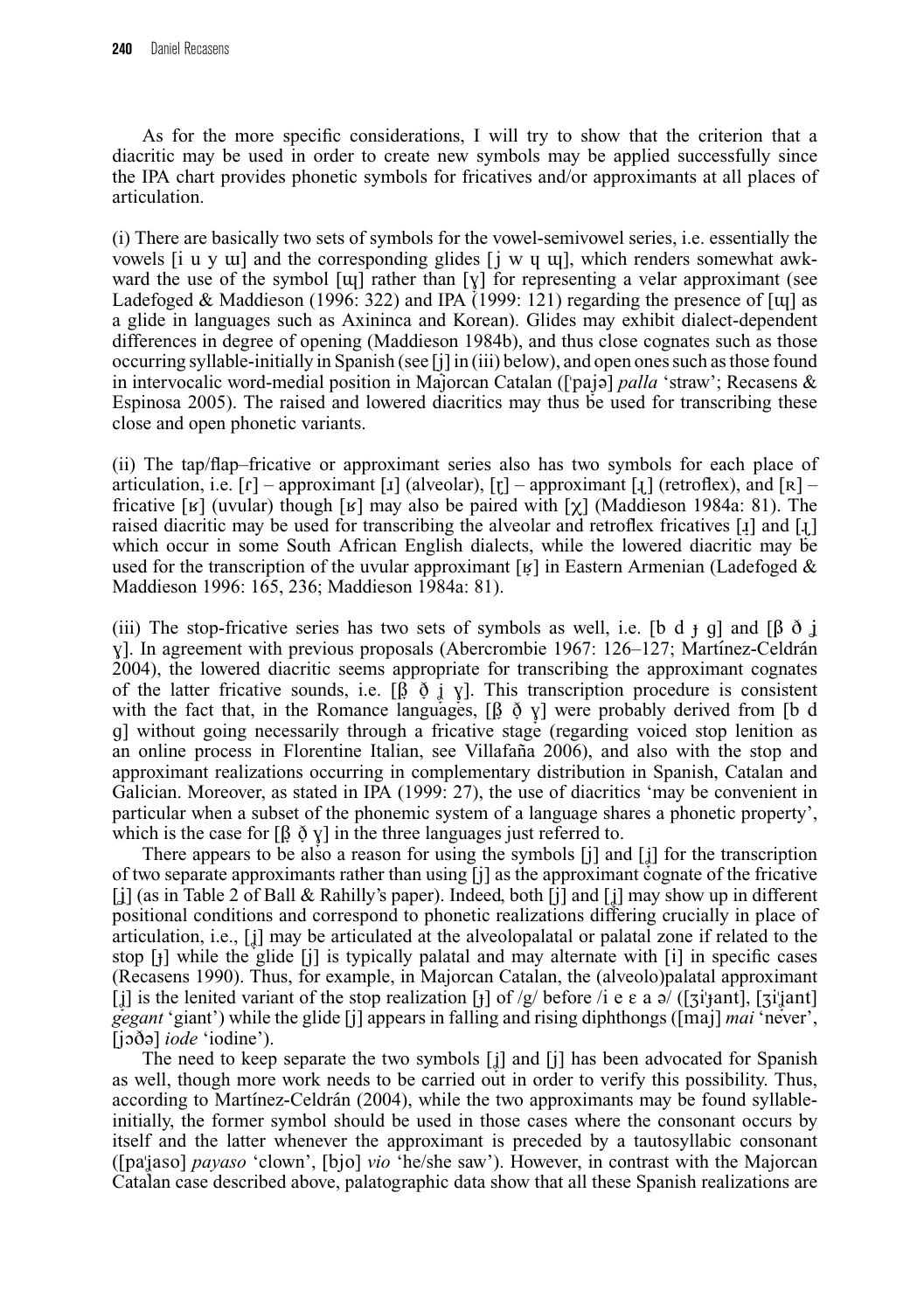palatal, not alveolopalatal (Navarro Tomás 1972: 127; Martínez-Celdrán & Fernández Planas *2001*), and therefore may be thought of as variants of the same consonant type differing in degree of constriction and thus, transcribable as  $[j]$  (i.e. raised  $[j]$ ) and  $[j]$ . An increase in constriction narrowing may certainly yield the fricative  $[j]$  intervocalically, and  $[j]$  (without frication) or apparently ['t̪i̯] (with frication) word-initially and after /n l/ (['tate], ['t̪i̯ate] *yate* 'yatch'; Quilis 1981: 263–266).

Similarly, it is convenient to keep separate  $\lceil \mathrm{u} \rceil$  for the approximant cognate of  $\lceil \mathrm{u} \rceil$  from [y] for the approximant cognate of [g] rather than considering the former the approximant cognate of [ $\chi$ ] (as in Table 2 of Ball & Rahilly's paper). The production of the vowel [ $\mu$ ] and of a velar approximant involves relevant articulatory differences in tongue position and constriction degree, lingual motion and lip position.

(iv) Open realizations of plain voiced fricatives such as [z], [ $\overline{z}$ ] and [z] (also [ $\overline{Y}$ ]) may be represented with the lowering diacritic. These lingual fricatives may turn into less constricted consonant sounds such as rhotic approximants and glides through articulatory reduction (e.g.,  $[z] > [x]$ , [j]). The need for having two separate symbols for the voiced labiodental fricative [v] and the approximant cognate [V] is justified by the fact that these two sounds occur in phonological opposition in languages like Urhobo and Isoko (Ladefoged & Maddieson 1996: 324).

As is stated by Ball & Rahilly, a compelling argument against the use of a diacritic for the transcription of approximants is that some of the phonetic symbols with a diacritic place beneath are very hard to read. A possible solution to this problem is to allow the diacritic to be placed below, above or at the side of the symbol depending on the case. It is also true, however, that creating eight new phonetic symbols, some of which are quite different from the symbols that they are related to, does not seem very appropriate. Moreover, as pointed out above, by introducing new symbols one loses the notion that approximants and their non-lenited fricative, stop or rhotic counterparts differ just in degree of constriction.

In sum, we think that the lowered diacritic may be used for transcribing all non-semivowel approximants both for conceptual reasons and also since the IPA chart provides at least one phonetic symbol for the fricative or approximant correlates of voiced stops, fricatives and rhotics of different place of articulation.

## **References**

- Abercrombie, David. 1967. *Elements of general phonetics*. Edinburgh: Edinburgh University Press.
- IPA [International Phonetic Association]. 1999. *Handbook of the International Phonetic Association: A guide to the use of the International Phonetic Alphabet*. Cambridge: Cambridge University Press.
- Ladefoged, Peter & Ian Maddieson. 1996. *The sounds of the world's languages*. Oxford: Blackwell.

Maddieson, Ian. 1984a. *Patterns of sounds*. Cambridge: Cambridge University Press.

- Maddieson, Ian. 1984b. Relationship between semivowels and vowels: Cross-linguistic investigation of acoustic differences and coarticulation. *Phonetica* 42, 163–174.
- Maddieson, Ian. 2008. Glides and gemination. *Lingua* 118, 1926–1936.
- Martínez-Celdrán, Eugenio. 2004. Problems in the classification of approximants. *Journal of the International Phonetic Association* 34(2), 201–210.
- Martínez-Celdrán, Eugenio & Ana María Fernández Planas. 2001. Propuesta de transcripción para la africada palatal sonora del espanol. ˜ *Estudios de Fonetica Experimental ´* 11, 173–180.

Navarro Tomás, Tomás. 1972. *Manual de pronunciación española*, 17th edn. Madrid: CSIC.

Quilis, Antonio. 1981. *Fonetica ac ´ ustica de la lengua espa ´ nola ˜* . Madrid: Gredos.